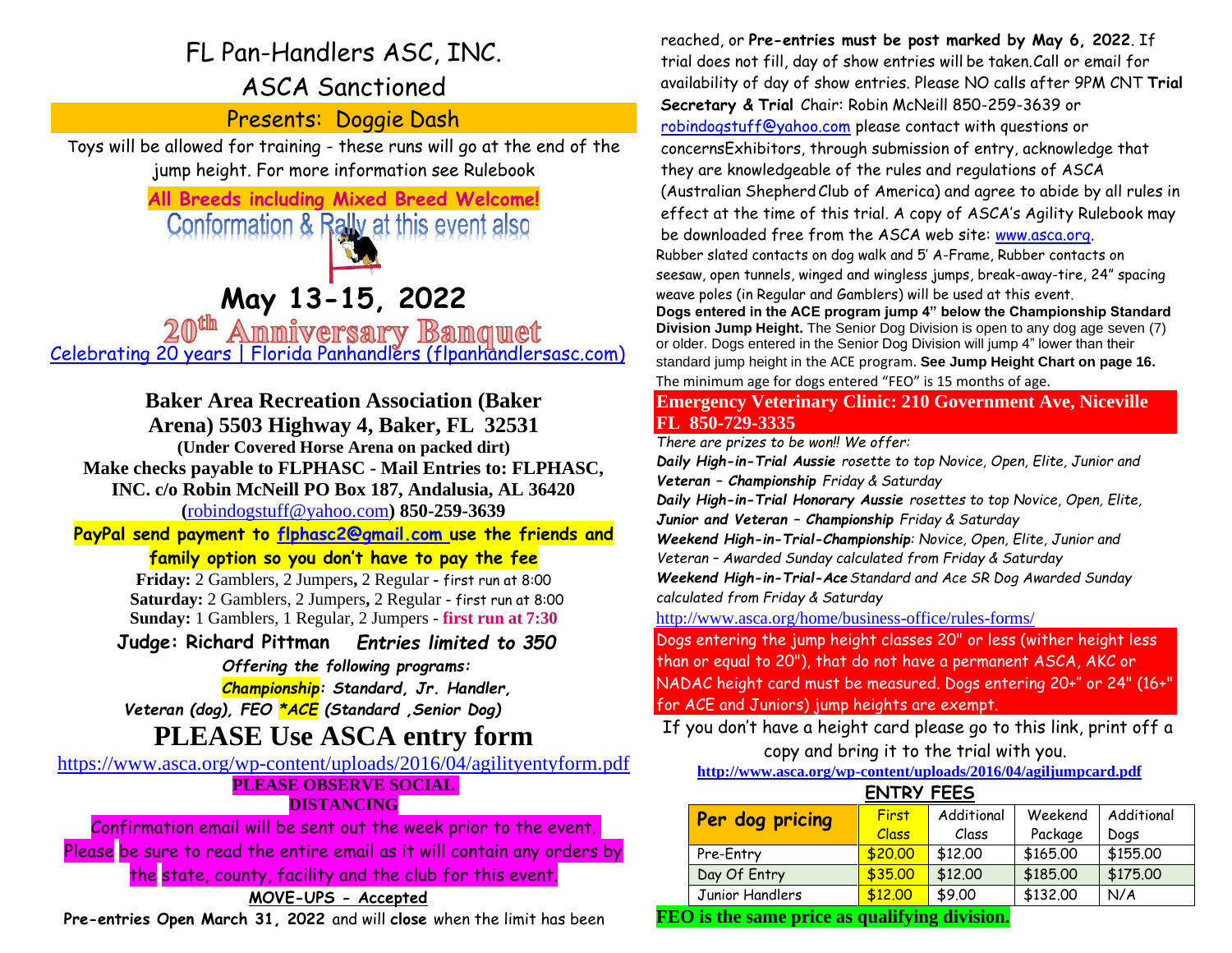*Conflict Policy for FLPHASC:* If you have a conflict notify ring steward and put a C by your dog's name at each conflict ring. We will try to be accommodating, but we must know you have a conflict and we must make sure that the competitive experience for all exhibitors is equitable for all involved. **Agility -** If you have a conflict please run as the first dog of the class we will set jumps to accommodate your dog. If you are unable to run before you leave the agility ring PLEASE WALK THE COURSE BEFORE YOU LEAVE we will set the jumps to accommodate your dog at the end of the class. A**gility/Rally/Obedience/Stock:** If you have not run by the end of the class we will hold the ring for a maximum of five minutes (per competitor NOT per dog). If you don't make your class your run is forfeited.

For more explantion of this non-qualifying division see front of premium and rulebook<http://www.asca.org/programs/agility>

\*\*\*\*\* If your check is not paid on presentment or is dishonored, you agree to pay a service charge of \$25 plus any legal fees incurred in collecting the amount to FLPHASC. \*\*\*\*\*

#### **From the ASCA**® **Agility Rule Book:**

3.1.2 **Novice Level** (Pg 21) is the first entry level for every class. The Novice level is for any dog which has not yet earned ASCA® certification in a particular class. The purpose of dividing any class level into A/B categories is in the fairness of competition. If the dog and handler are just beginning agility competition, they should compete in the Novice A category.

3.3.2 **Veterans Division** (Pg 22) is open to any dog age seven (7) or older. The dog's age shall be determined by the dog's actual birthday or the closest date as known. Dogs entered in the Veterans Division classes will jump 4" lower than their regular jump height. Course times for dogs entered in the Veterans Division of the Regular Agility and Jumpers classes shall be 10% greater than the SCT for the Standard Division. The gamble time in the Veterans Gamblers class shall be two seconds longer than the gamble time for the Standard Division. [www.asca.org](http://www.asca.org/)

### **NOTICE TO EXHIBITORS**

**This trial is open to all dogs** being at least eighteen (18) months of age, **including purebred and non-purebred**, except bitches in season, dogs suffering from any deformity, injury or illness that may affect the dog's physical or mental performance, or dogs exhibiting any signs of aggression towards people or other dogs. Dogs are not required to have an ASCA Registration, ASCA LEP, or QTracking number to enter this trial. However, *ASCA requires registration of all non-***ASCA** *registered dogs*  in order to record and track these dogs for ASCA titles. If you wish to have your qualifying scores recorded and receive ASCA titling certificates, you must register your dog and become a service member of ASCA at the time of registration. We will have forms available at the trial, you can get a form on the ASCA website. <http://www.asca.org/wp-content/uploads/2016/04/trackapp.pdf>

**Dogs are NOT allowed to wear collars in ASCA Agility. No leads, collars, food, toys, clickers, other aids or devices will be permitted on the course <u>or within 10 feet of the ring</u> at any time. Toys shall not be** used outside the ring within 10 ft of the agility trial arena at any time. Handlers may, however, continue to train in the ring with declared toys for the specified time for training in the ring.The only exception to this is leading your dog to the start on leash and leaving the ring on leash. Any dog which demonstrates aggression towards any person or any dog, whether inside or outside the ring, must be excused

from the agility trial. Any dog which the judge feels is not in enough control to perform all obstacles in a safe manner will be excused from the agility trial.

#### **CLUB RULES FOR THE TRIAL**

No entry shall be accepted from a dog or handler disqualified from the ASCA agility program; a dog or handler disqualified from all ASCA programs; or a member not in good standing with ASCA or FLPHASC. **All dogs must be on leash when not competing in the ring or using warm-up equipment. Safety shall always be of foremost consideration in actions and conduct by handlers at all times.** Please clean up after yourself and your dog. No entry will be refunded if the trial cannot open or be completed by reason of riot, civil disobedience, fire and act of God, public emergency, and act of a public enemy, or any other cause beyond the control of the organizing committee. THE MANAGEMENT will not be responsible for the loss or damage to any dog exhibited, or for the possessions of any exhibitor whether the result was by accident or any other cause. It is distinctly understood that every dog at this event is in the care and custody and control of his owner or handler during the entire time the dog is on the show premises. Any exhibitor whose dogs and/or children create unnecessary disturbances or repeatedly engage in unsafe or disruptive behavior may, at the discretion of the Show Committee may be asked to leave the show site. ASCA has the right to reprimand or suspend any person or persons from any or all privileges of ASCA for conduct prejudicial to the best interests of the Australian Shepherd, ASCA events or ASCA. Exhibitors are to maintain the highest level of sportsmanship and are to conduct themselves accordingly. Foul or abusive language, yelling at exhibitors or judges, disorderly conduct, and/or poor sportsmanship will not be allowed and shall be disciplined in accordance with Chapter 11 and the ASCA Dispute Rules and ASCA Discipline Guidelines. In such case, no refund of fees paid will be made. There will be no refunds for entries withdrawn after the closing date, or in the event a dog and/or handler are dismissed from competition, regardless of the reason for such dismissal. FLPHASC requires that you pick up after your dog at the show site and **Refunds will be issued for bitches that come in season, if notification in writing or by email is received BY the Wednesday before the trial (Vet excuse required).**

the hotel. No grooming or bathing of dogs in the hotel room! Do not leave dogs unattended in rooms. Any complaints made by the hotel could result in loss of future trial privileges. No parking in fire lanes. NO PARKING IN FRONT OF ARENA, LOADING AND UNLOADING ONLY.

#### **PRIZES / AWARDS**

Green Qualifying flats will be awarded to all dogs achieving a qualifying score. Placement ribbons will be awarded to all dogs placing  $1<sup>st</sup>$  through  $4<sup>th</sup>$  in each class and jump height. Dogs jumping 24" optionally will be combined with the 20+ class. **Ribbons/prizes WILL NOT be mailed.** HIT is required to have an ASCA registration/QTracking number it will be calculated by using the Regular, Gamblers, Jumpers runs and Gamblers runs for that day. A qualifying unfaulted Elite run earns the dog 9 points. A faulted Elite qualifying run earns the dog 4.5 points. A qualifying unfaulted Open run earns the dog 7 points. A faulted Open qualifying run earns the dog 3.5 points. A qualifying unfaulted Novice run earns the dog 5 points. A faulted Novice qualifying run earns the dog 2.5 points. In the event there is a tie for points, the dog with the fastest combined time is the winner.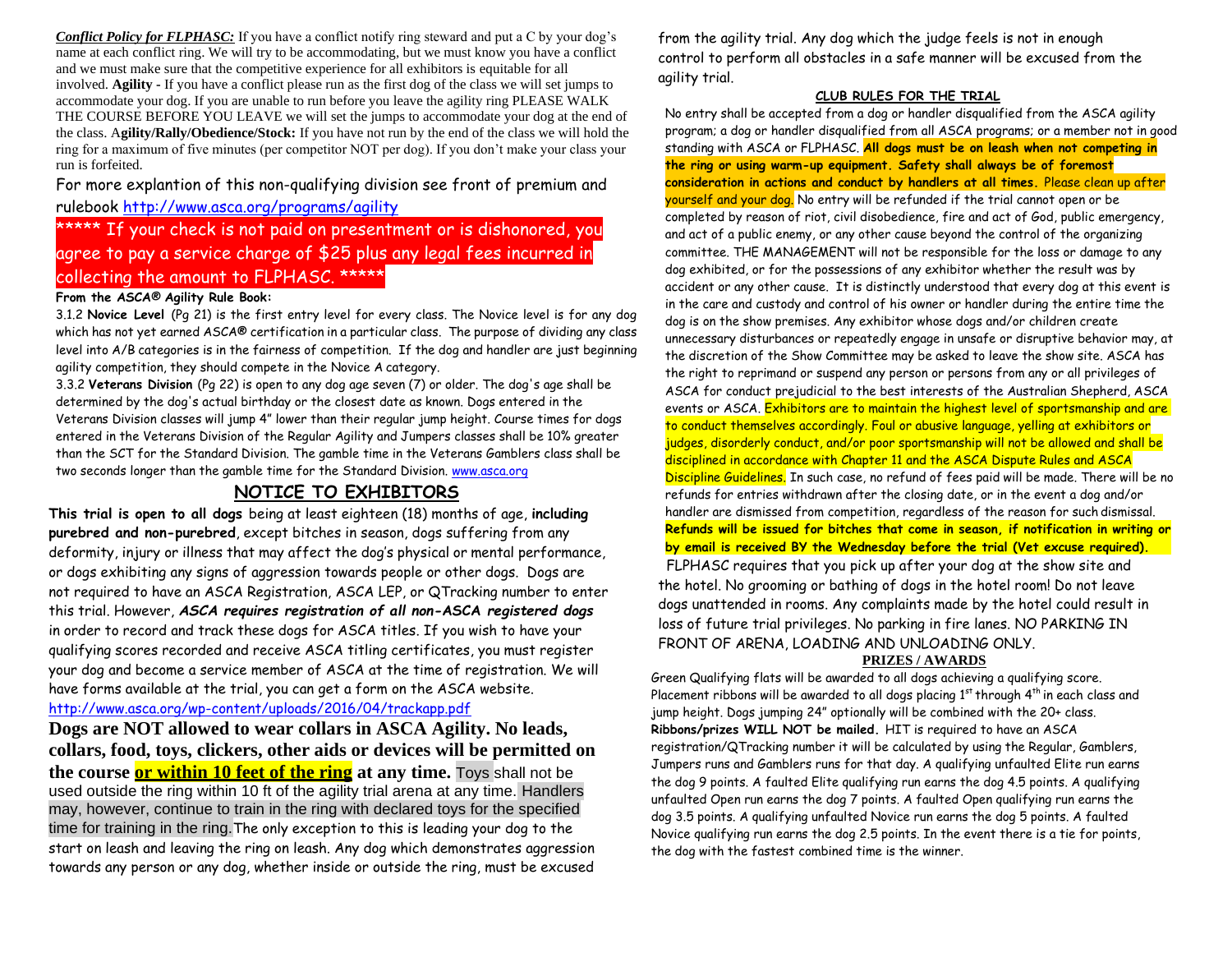**RV and TENT CAPMING POLICY:** RV and Tent Camping is **\$18.00 a night**, payable to FLPHASC, electrical and water hookups, showers on site. RVs and Campers may start to arrive Thursday at 4:00PM. Mail your RV/Camping with your entries to Robin McNeill. Please let me know what day you will be arriving and departing.

RV Questions email Robin [robindogstuff@yahoo.com](mailto:robindogstuff@yahoo.com)

**ALL VENDORS Anyone setting up to sell anything at the FLPHASC shows/trials (even if you are selling from your grooming area) must pay the vendor fee to the arena. Fee is \$15.00 per day payable to BARA. If you wish to set up please contact Robin McNeill [robindogstuff@yahoo.com](mailto:robindogstuff@yahoo.com)**

**This order is subject to change after entries close.**

### **Please double check your confirmation email!!**

Sunday first walk through 7:15; first run 7:30. All classes will begin with the Elite level. The order of classes will be as follows: **Friday & Saturday first walk through 7:45; first run 8:00.** 

. **Friday**: (high to low) Gamblers 1(EON), Gamblers 2(EON), Regular 1&2 (EEOONN), Jumpers 1&2 (EEOONN)

**Saturday**: (low to high) Jumpers 1&2 (EEOONN), Regular 1&2 (EEOONN), Gamblers 1(EON), Gamblers 2(EON)

**Sunday**: (high to low) Gamblers 1(EON), Regular 1 (EON), Jumpers 1&2 (EEOONN)

### **TRIAL SITE DIRECTIONS**

**Coming from I-10 take the SR-85 exit (exit number 56) toward CRESTVIEW/NICEVILLE. Merge onto FL-85 N toward CRESTVIEW. Turn LEFT onto E JAMES LEE BLVD/US-90/FL-10. Continue to follow US-90 W/FL-10 W (4.2 miles). Turn SLIGHT RIGHT onto FL-4 (4.6 miles). You will continue on this road until you see the Baker Area Recreation Association (Baker Arena) on your right.**

## HOTELS & MOTELS **(Please verify rates and deposits/charges when you make**

**reservations.)**

**Super 8 Hotel Quality Inn** Crestview, FL 32539 Crestview, FL 850/682-9649 850/683-1778

**Comfort Inn Milton Days Inn Crestview** (888) 782-9722 850-682-8842

**Holiday Inn \$25 non-refundable fee, Red Roof Pensacola East Milton** 4050 S. Ferdon Blvd 2672 Avalon Blvd Crestview, FL 32536 Milton, Florida 32583 850-682-6111 (850) 995-6100

3925 S. Ferdon Blvd. I-10 & Hwy 85 (S Ferdon Blvd)

8936 Hwy 87 S 4255 South Ferdon Blvd Milton, Florida 32583 Crestview, FL 32536 US

**Please make sure to clean up after your dogs, don't leave them unattended in the room and be responsible dog owners at all times.**

**Locksmiths: Derl's Lock & Safe 850-689-0200 Pop-A-Lock 850-830-0040 A Lock & Key 850-682-4001**

# **We Really Need Volunteer Support**

As at every event, no club can pull off a trial without the help and support of our exhibitors to keep the agility trial running smoothly and efficiently. **We will not be able to do this without your involvement.** Working in and around the ring is a great way to increase your knowledge and understanding of the sport. If you have a guest or significant other who would be willing to work at the trial, we'd be thrilled! We appreciate your help! Don't be intimidated if you have not worked a trial before, we will train you.

There will be **worker prizes** each day. **THANKS FOR YOUR HELP!!! Your help makes this trial possible!**